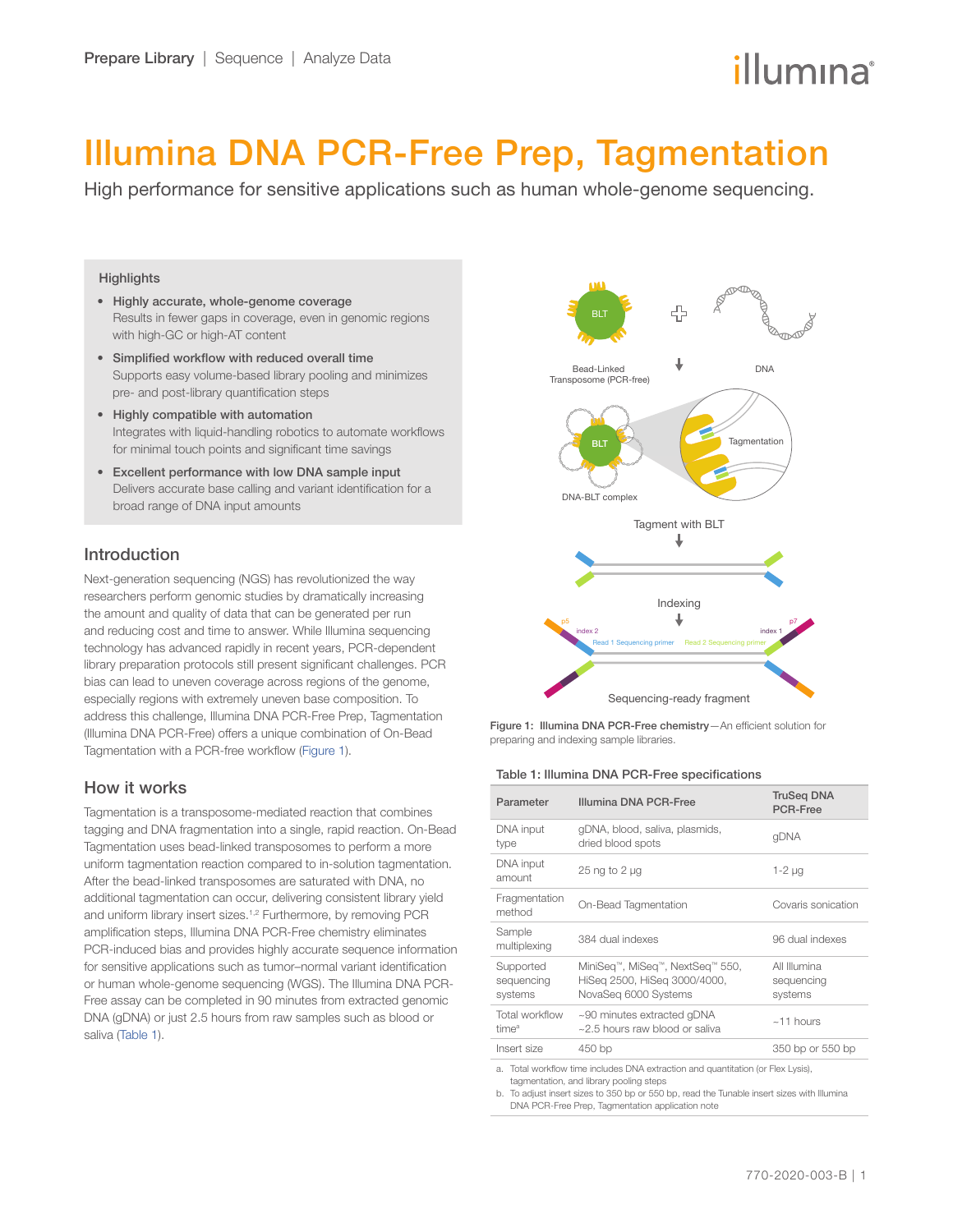## Highly uniform whole-genome coverage for human WGS

Coverage uniformity measures data comprehensiveness across the genome for a sequencing run. Uniform coverage enables more accurate calling of variants that are distant from the mean depth.[3](#page-3-2) To assess coverage performance across a range of low, medium, and high GC content, normalized coverage data from Illumina DNA PCR-Free and TruSeq™ DNA PCR-Free were plotted against human genome content by GC percentage. The bulk of human genome data are comprised of 20-70% GC sequence. Both kits show even coverage levels across a range of GC content as represented by human WGS data ([Figure](#page-0-0) 2), indicating that Illumina DNA PCR-Free is exceptionally well suited for human WGS applications.

## Even coverage across high-GC or -AT regions

Due to structural elements in human genome transcription, human gene promotor regions are frequently GC-rich or GC-poor and can be difficult to amplify with PCR.<sup>[4](#page-3-3)</sup> Therefore, human WGS libraries prepared with kits that exclude PCR may show improved coverage in certain GC-rich promotor regions. To compare coverage performance of Illumina DNA PCR-Free, TruSeq DNA PCR-Free, and TruSeq DNA Nano (includes PCR), libraries were prepared from human cell line NA12878 gDNA (Coriell Institute). All libraries were sequenced on a HiSeq™ System with a run configuration of  $2 \times 150$  bp. Data were down sampled to 32×-40× coverage. Compared to the TruSeq DNA Nano data, both Illumina DNA PCR-Free and TruSeq DNA PCR-Free data sets show superior coverage across a high-GC gap region in the human *RNPEPL1* gene (Figure 3). Using Illumina DNA PCR-Free improves coverage across challenging regions.

## Excellent performance across a range of DNA input amounts

Illumina DNA PCR-Free was evaluated for performance across a range of DNA input amounts. Libraries were prepared from human cell line DNA (Coriell Institute, NA12878) using 600 ng and 20-200 ng\* input amounts with TruSeq DNA PCR-Free and Illumina DNA PCR-Free, respectively. Libraries were sequenced on a NovaSeq™ 6000 System with a run configuration of  $2 \times 150$  bp and down sampled to a mean coverage of 40×. Quality scores, base calling, and variant calling metrics were compared. Data from each library type exceed the 75% > Q30 quality specification for the NovaSeq 6000 System (Figure 4a). The data sets also show equivalent base calling performance within both autosomes and exons, and equivalent variant calling (Figure 4b). Data quality, base calling performance, and variant calling across all DNA inputs, including the low input of 20 ng,\* were also equivalent.

## On-Bead Tagmentation and PCR-free protocol

Illumina DNA PCR-Free provides a unique and powerful combination of benefits from On-Bead Tagmentation and PCR-free chemistry. The on-bead saturation point of Illumina DNA PCR-Free is ≥ 300 ng of gDNA. On-bead saturation enables robust insert size control and normalized yields from DNA input amounts above 300 ng. This minimizes quantification steps both before and after library prep. Normalized libraries can be pooled by volume, avoiding time-consuming quantification of individual libraries. By eliminating quantification and





Figure 2: Illumina DNA PCR-Free coverage uniformity—Illumina DNA PCR-Free provides uniform coverage across a range of GC content in the human genome.





TruSeq PCR-Free



TruSeq Nano



Figure 3: Comparison of read coverage across GC-rich regions—The Illumina DNA PCR-Free LIbrary Prep Kit provides superior read coverage across the GC-rich promoter region of the human *RNPEPL1* gene, as compared to TruSeq DNA PCR-Free and TruSeq DNA Nano Library Prep Kits. Read maps were visualized with the Integrative Genomics Viewer (IGV) App, available in BaseSpace™ Sequence Hub.

PCR steps, Illumina DNA PCR-Free offers a streamlined, 90-minute assay ([Figure 5\)](#page-2-0). Although normalization is achieved with inputs ≥ 150 ng, viable and high-performing libraries can be generated with as little as 20 ng\* input DNA. The ability to run PCR-free library preps from low DNA inputs enables new applications such as WGS from dried blood spots.

## Efficient sample multiplexing for highthroughput applications

Illumina DNA PCR-Free is compatible with IDT for Illumina DNA Unique Dual Indexes, which enable accurate sample demultiplexing on Illumina sequencing systems. Up to 384 indexes provide maximum flexibility for high-throughput sequencing projects.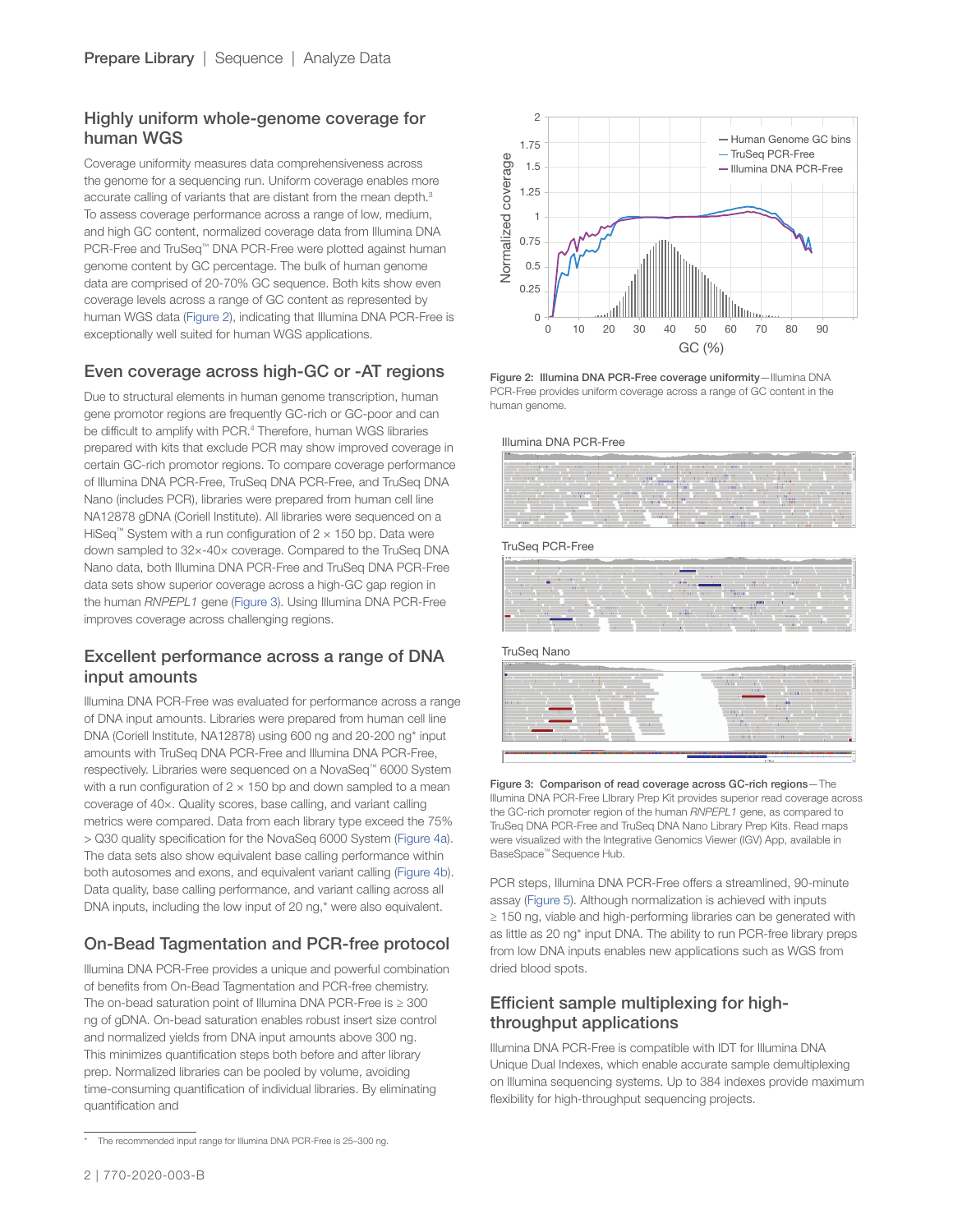<span id="page-2-0"></span>

Figure 4: Illumina DNA PCR-Free performance across a range of DNA inputs—Illumina DNA PCR-Free libraries prepared from a range of DNA inputs demonstrate (A) passing quality specifications for all DNA inputs and (B) equivalent callability performance. Q30 score = an inferred base call accuracy of 99.9%, autosome callability = the percentage of non-N reference positions in autosomal chromosomes with a passing genotype call, exon callability = the percentage of non-N reference positions in exons with a passing genotype call, SNPs = single nucleotide polymorphisms, indel = insertion-deletion mutation, precision (accuracy) = calculated as the ratio of [# of True Positive Calls/(# of True Positive Calls + # of False Positive Calls)], recall (sensitivity) = calculated as the ratio of [# of True Positive Calls/(# of True Positive Calls + # of False Negative Calls)]. Note: the lower limit sample input specifications for Illumina DNA PCR-Free have not been finalized.

| <b>TruSeg DNA PCR-Free</b>                                                  |                                                                |                   |                 |                   |
|-----------------------------------------------------------------------------|----------------------------------------------------------------|-------------------|-----------------|-------------------|
| Library prep with adapter ligation and index tagging                        | Manual library quant and<br>normalization                      | Manual<br>pooling |                 |                   |
| 5 <sub>hr</sub>                                                             |                                                                |                   | 2 <sub>hr</sub> | 0.5 <sub>hr</sub> |
| Company K                                                                   |                                                                |                   |                 |                   |
| Library Prep with Company K workflow                                        | Manual library quant and<br>normalization                      | Manual<br>pooling |                 |                   |
| $\sim$ 2.5 hr                                                               | 2 <sub>hr</sub>                                                | 0.5 <sub>hr</sub> |                 |                   |
| <b>Company N</b>                                                            |                                                                |                   |                 |                   |
| Library Prep with Company N workflow                                        | Manual<br>Manual library quant and<br>normalization<br>pooling |                   |                 |                   |
| $\sim$ 2.5 hr                                                               | 2 <sub>hr</sub>                                                | 0.5 <sub>hr</sub> |                 |                   |
| Illumina DNA PCR-Free, blood or saliva                                      |                                                                |                   |                 |                   |
| Illumina<br>Library prep with PCR-free<br>Lysis Kit<br>Nextera tagmentation | Pool by<br>volume                                              |                   |                 |                   |
| $\sim$ 1.5 hr<br>1.5 <sub>hr</sub>                                          | 0.5 <sub>hr</sub>                                              |                   |                 |                   |
| Illumina DNA PCR-Free, gDNA                                                 |                                                                |                   |                 |                   |
| Library prep with PCR-free<br>Pool by<br>bead-linked tagmentation<br>volume |                                                                |                   |                 |                   |
| 1.5 <sub>hr</sub><br>0.5 <sub>hr</sub>                                      |                                                                |                   |                 |                   |

Figure 5: Illumina DNA PCR-Free workflow-The Illumina DNA PCR-Free workflow delivers a rapid total assay time of 90 minutes from fragmentation or tagmentation through library clean-up. Data on file, Illumina Inc., 2019. Note: Company N uses proprietary reagents combined with Illumina forked adapters.